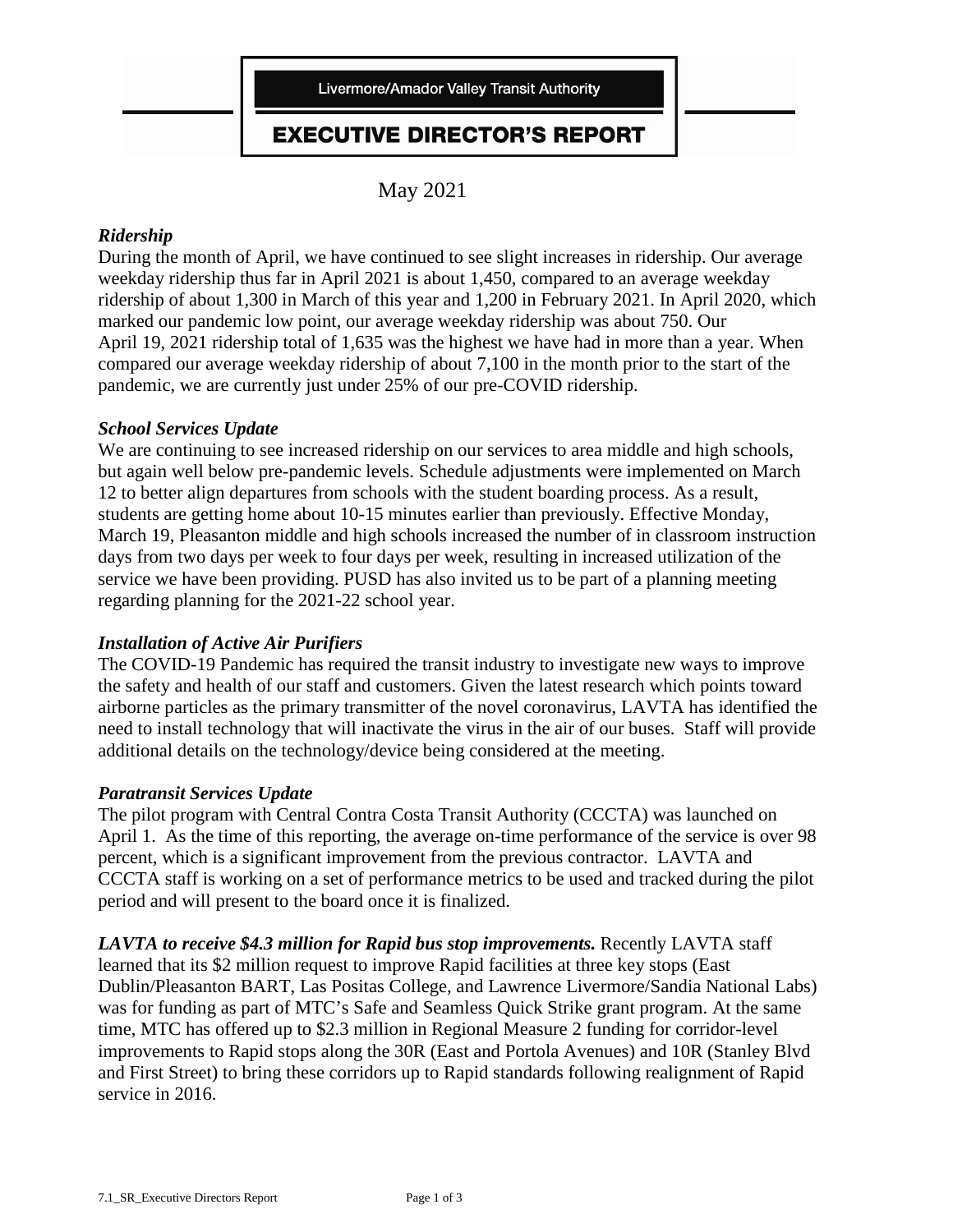#### *Earmarks and Fast Act Reauthorization Bill*

During the month of March and April staff has been working towards several earmarks and a project for the Fast Act Reauthorization Bill. Key asks for earmarks have been funding for the development of a hydrogen bus with Gillig as a partner, and funding for Phase II of the Shared Autonomous Vehicle Program. For the upcoming 5-year reauthorization bill staff has been working towards funding for the Atlantis Operations and Maintenance Facility.

#### *Tri-Valley Hub Network Integration Study*

The Tri-Valley Hub Network Integration Study's Technical Advisory Committee has completed their review of the draft study. All comments that were submitted are now under review by our consultant. The final report is on schedule to be presented to the Projects and Services Committee in May for possible Board action in June.

#### *FY23 Budget Preparation*

The draft FY23 Budget will be presented to the F&A Committee in May and the LAVTA Board in June. Key to the budget are the operating scenarios anticipated during the COVID recovery period. It is anticipated that the FY23 Budget will include staffing changes at the Authority to accommodate increasing levels of capital projects over the next several years.



#### *Valley Link Project*

Staff has been very busy with the Valley Link project. A key milestone for the project will be reached in May as the Valley Link Board will consider certifying the environmental work and adopting the project. The Authority is closing in on the steps necessary to become and FTA grantee and will soon begin 30% design on the project.

#### *Rapid Medallion Sign Relocation Project*

Staff has been working with Kimley Horn to relocate seven Rapid medallion signs that are in locations no longer served by the Rapid routes. The signs are being relocated to Rapid bus stops along route 10R and 30R that are lacking the signs.

#### *Atlantis Transit Facility*

Staff is currently working with Kimley-Horn on finalizing the Schematic Design (SD) plans for the Atlantis Transit Facility. The work items in the SD plans include: civil site plans, landscape architectural plans, site lighting plans, site electrical plans, and building architectural plans. In an effort to keep the project moving along, LAVTA recently submitted a funding request to the Alameda CTC for the next phase of the project, which is the development of the bridging documents and 60% design plans. The outcome of the funding request will be known in the next few months.

#### *Shared Autonomous Vehicle (SAV) Project*

Phase 1 of testing/demonstration is progressing efficiently. Rides are being offered to the public on Wednesday and Saturday from 10 am to 2 pm. Phase 1 is scheduled to complete in July. LAVTA, MTC, and City of Dublin staff has been working closely to develop the project plan for Phase 2. The project plan includes: procuring and testing communication systems at intersections, route and service designs, vehicle acquisition, and design and construction of mobility hubs. Phase 2 will extend the current route from the Persimmon Place retail center to the high-density business park on Central Parkway. Staff is currently working to secure funding for Phase 2.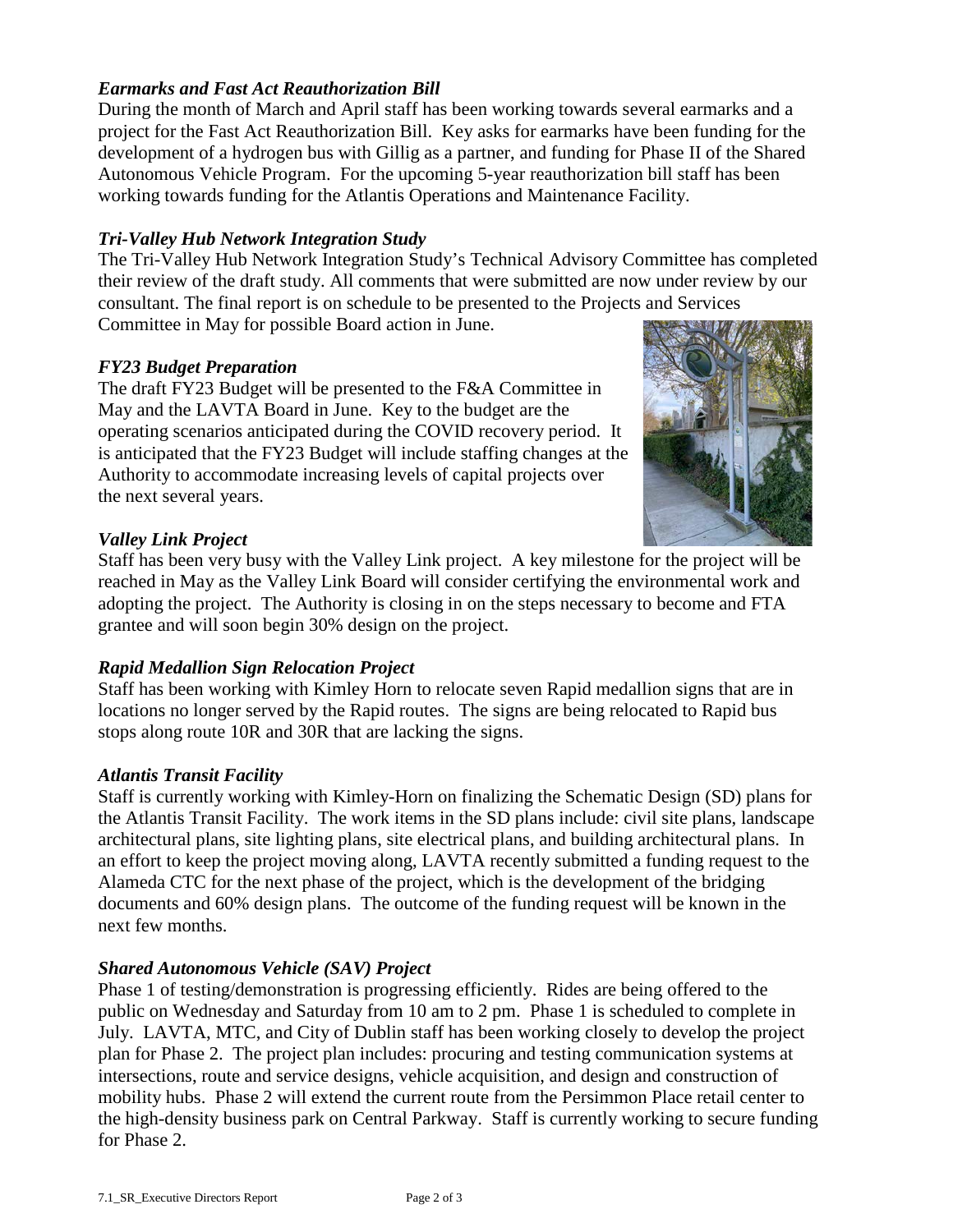Attachments:

- 1. Board Statistics March 2021
- 2. FY21 Upcoming Items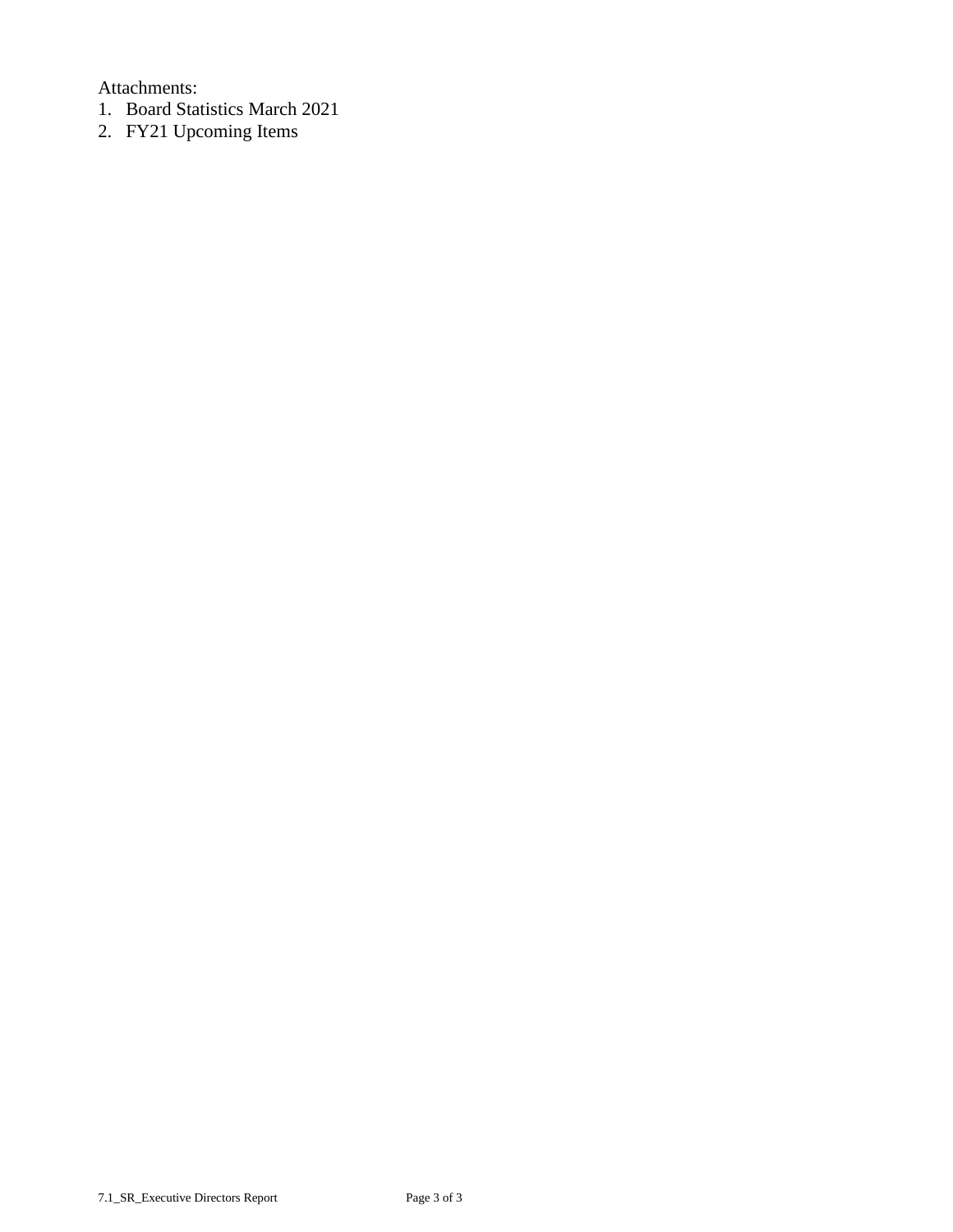#### **Monthly Summary Statistics for Wheels** *March 2021*

|                                           |                   | <b>FIXED ROUTE</b> |        |                            |          |          |
|-------------------------------------------|-------------------|--------------------|--------|----------------------------|----------|----------|
|                                           | <b>March 2021</b> |                    |        | % change from one year ago |          |          |
| Total Ridership FY 2020 To Date           | 299,507           |                    |        | -77.6%                     |          |          |
| <b>Total Ridership For Month</b>          | 36,769            |                    |        | $-56.1%$                   |          |          |
| <b>Fully Allocated Cost per Passenger</b> | \$25.45           |                    |        | 71.0%                      |          |          |
|                                           | Weekday           | Saturday           | Sunday | Weekday                    | Saturday | Sunday   |
| <b>Average Daily Ridership</b>            | 1.312             | 930                | 721    | $-61.5%$                   | $-3.9%$  | $-26.4%$ |
| Passengers Per Hour                       | 5.3               | 6.3                | 4.9    | $-37.3%$                   | 5.1%     | $-22.3%$ |
|                                           | March 2021        |                    |        | % change from last month   |          |          |
| <b>On Time Performance</b>                | 91.1%             |                    |        | $-0.7%$                    |          |          |







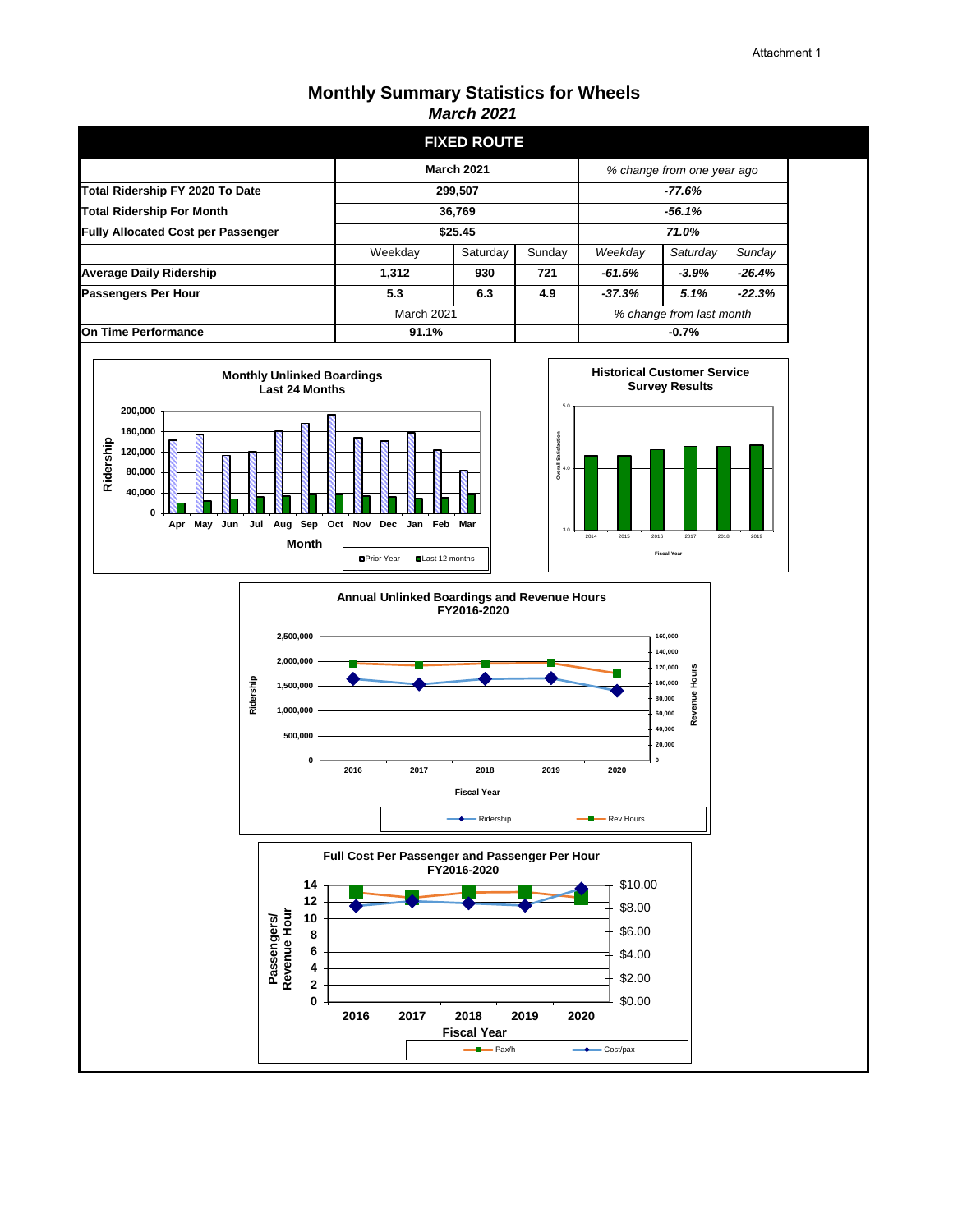## **Monthly Summary Statistics for Wheels**

| <b>March 2021</b>                                                                                                                                      |                                                                                                           |                                            |                        |                                                                                                                                               |  |  |
|--------------------------------------------------------------------------------------------------------------------------------------------------------|-----------------------------------------------------------------------------------------------------------|--------------------------------------------|------------------------|-----------------------------------------------------------------------------------------------------------------------------------------------|--|--|
|                                                                                                                                                        |                                                                                                           | <b>PARATRANSIT</b>                         |                        |                                                                                                                                               |  |  |
| <b>General Statistics</b>                                                                                                                              | <b>March 2021</b>                                                                                         | % Change<br>from last<br>year              | Year to<br><b>Date</b> |                                                                                                                                               |  |  |
| <b>Total Monthly Passengers</b>                                                                                                                        | 1,300                                                                                                     | $-38.5%$                                   | 10,778                 |                                                                                                                                               |  |  |
| Average Passengers Per Hour                                                                                                                            | 1.15                                                                                                      | $-4.2%$                                    | 1.14                   |                                                                                                                                               |  |  |
| <b>OIT TIME FENOMIATICE</b>                                                                                                                            | 95.0%                                                                                                     | $3.5\%$                                    | 95.24%                 |                                                                                                                                               |  |  |
| Cost per Trip                                                                                                                                          | \$64.57                                                                                                   | 78.3%                                      | \$63.68                |                                                                                                                                               |  |  |
| Number of Paratransit Assessments                                                                                                                      | 0                                                                                                         | $-100.0%$                                  | 0                      | *There were no in-person assessments due to                                                                                                   |  |  |
| Calls Answered in <1 Minute                                                                                                                            | 89.2%                                                                                                     | 3.5%                                       | 88.93%                 | Covid-19, but the applicants received temporary<br>presumptive eligibility based on their application                                         |  |  |
| <b>Missed Services Summary</b>                                                                                                                         | <b>March 2021</b>                                                                                         | Year to<br>Date                            |                        | and doctor's verification until the in-person                                                                                                 |  |  |
| 1st Sanction - Phone Call                                                                                                                              | $\mathbf 0$                                                                                               | $\overline{2}$                             |                        | assessments can be resumed.                                                                                                                   |  |  |
| 2nd Sanction - Written Letter                                                                                                                          | $\mathbf 0$                                                                                               | $\mathbf 0$                                |                        |                                                                                                                                               |  |  |
| 3rd Sanction - 15 Day Suspension                                                                                                                       | 0                                                                                                         | 0                                          |                        |                                                                                                                                               |  |  |
| 4th Sanction - 30 Day Suspension                                                                                                                       | 0                                                                                                         | 0                                          |                        |                                                                                                                                               |  |  |
| 5th Sanction - 60 Day Suspension                                                                                                                       | $\mathbf 0$                                                                                               | $\mathbf 0$                                |                        |                                                                                                                                               |  |  |
| 6th Sanction - 90 Day Suspension                                                                                                                       | $\mathbf 0$                                                                                               | $\mathbf 0$                                |                        |                                                                                                                                               |  |  |
| 4,500<br>4,000<br><b>Total Trips</b><br>3,500<br>3,000<br>2,500<br>2,000<br>1,500<br>1,000<br>,500<br>,0<br>Oct<br>Nov<br>Prior Year<br><b>Current</b> | Feb<br>Dec<br>Jan<br>Month                                                                                | Mar                                        |                        | 4.0<br>Overall Satisfaction<br>3.0<br>2.0<br>$1.0\,$<br>0.0<br>Aug 14<br>Oct 15<br>Nov 16<br>Dec 17<br>Nov 18<br>Jun 19<br><b>Fiscal Year</b> |  |  |
| Passengers/Revenue Hour                                                                                                                                | Paratransit Full Cost Per Passenger and Average<br>2.5<br>2.0<br>1.5<br>1.0<br>0.5<br>0.0<br>2016<br>2017 | Passengers Per Hour<br>FY2016-2020<br>2018 | 2019                   | 60.00<br>50.00<br>$50.00$<br>40.00 ages<br>40.00 ages<br>30.00 $\frac{1}{2}$<br>20.00 $\frac{1}{2}$<br>10.00<br>0.00<br>2020                  |  |  |
|                                                                                                                                                        | <b>Fiscal Year</b>                                                                                        | <b>-</b> Pax/h - Cost/pax                  |                        |                                                                                                                                               |  |  |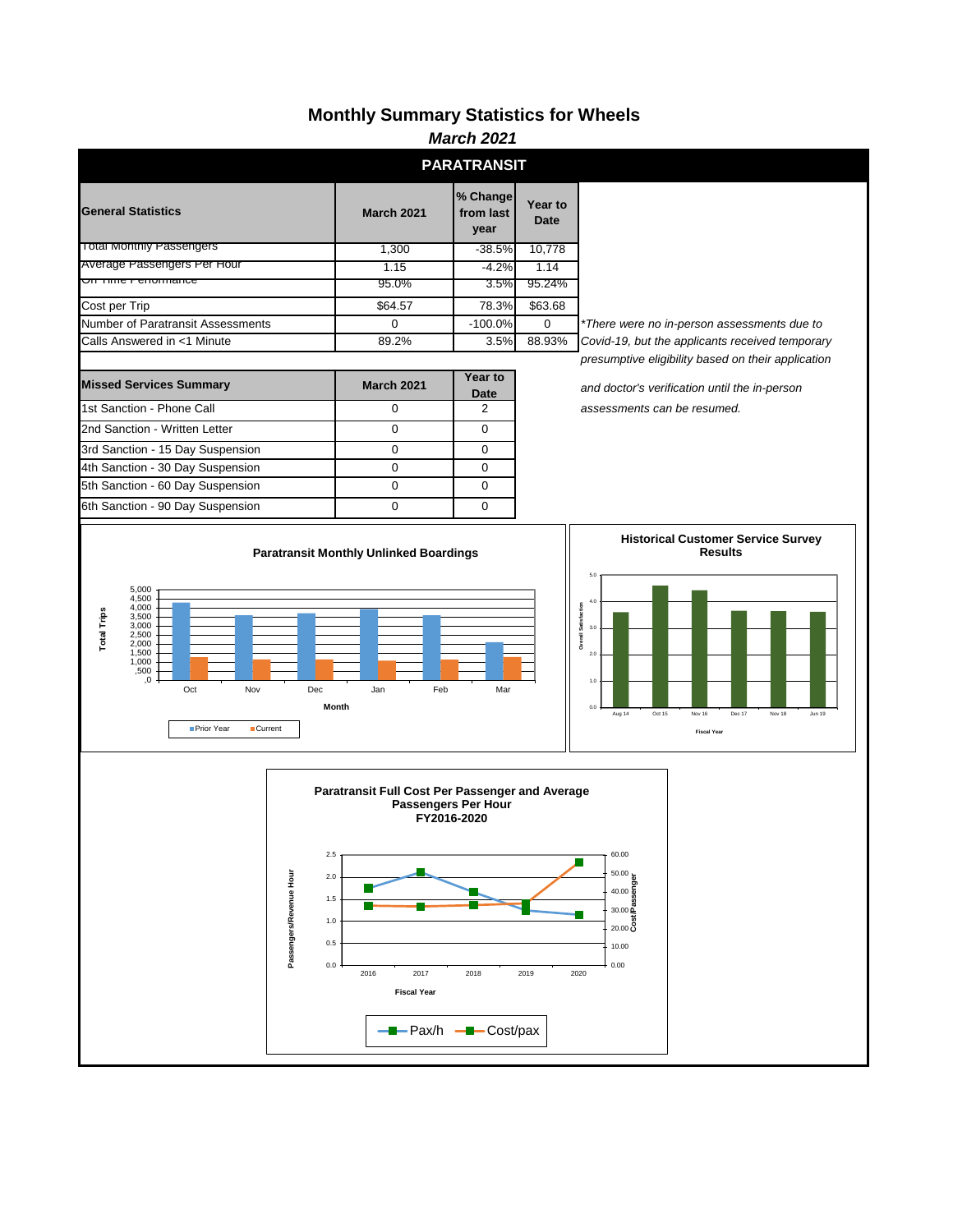### **Monthly Summary Statistics for Wheels**

| <b>March 2021</b> |  |
|-------------------|--|

| <b>SAFETY</b>                  |                    |                                          |                                               |                                        |                            |                    |                              |                              |
|--------------------------------|--------------------|------------------------------------------|-----------------------------------------------|----------------------------------------|----------------------------|--------------------|------------------------------|------------------------------|
|                                | <b>March 2021</b>  |                                          |                                               |                                        | <b>Fiscal Year to Date</b> |                    |                              |                              |
| <b>ACCIDENT DATA</b>           | <b>Fixed Route</b> |                                          | <b>Paratransit</b>                            |                                        | <b>Fixed Route</b>         |                    | <b>Paratransit</b>           |                              |
| Total                          | 1                  |                                          | 0                                             |                                        | 9                          |                    | 0                            |                              |
| Preventable                    | 1                  |                                          | 0                                             |                                        | 6                          |                    | 0                            |                              |
| Non-Preventable                | $\bf{0}$           |                                          | $\bf{0}$                                      |                                        | 3                          |                    | 0                            |                              |
| <b>Physical Damage</b>         |                    |                                          |                                               |                                        |                            |                    |                              |                              |
| Major                          | 0                  |                                          | 0                                             |                                        | 0                          |                    | 0                            |                              |
| Minor                          | 0                  |                                          | 0                                             |                                        | $\overline{7}$             |                    | 0                            |                              |
| <b>Bodily Injury</b>           |                    |                                          |                                               |                                        |                            |                    |                              |                              |
| Yes                            | 0                  |                                          | 0                                             |                                        | 0                          |                    | 0                            |                              |
| No                             | 1                  |                                          | 0                                             |                                        | 9                          |                    | 0                            |                              |
|                                |                    |                                          |                                               |                                        |                            |                    |                              |                              |
| <b>MONTHLY CLAIMS ACTIVITY</b> |                    | <b>Totals</b>                            |                                               |                                        |                            |                    |                              |                              |
| <b>Amount Paid</b>             |                    |                                          |                                               |                                        |                            |                    |                              |                              |
| <b>This Month</b>              |                    |                                          |                                               |                                        |                            |                    |                              |                              |
| To Date This Fiscal Year       |                    | \$3,560.24                               |                                               |                                        |                            |                    |                              |                              |
|                                |                    |                                          |                                               |                                        |                            |                    |                              |                              |
| <b>Budget</b><br>% Expended    |                    | \$100,000.00                             |                                               |                                        |                            |                    |                              |                              |
|                                |                    | 4%                                       |                                               |                                        |                            |                    |                              |                              |
|                                |                    |                                          |                                               |                                        |                            |                    |                              |                              |
|                                |                    | <b>CUSTOMER SERVICE - ADMINISTRATION</b> |                                               |                                        |                            |                    |                              |                              |
| <b>CATEGORY</b>                |                    | <b>Number of Requests</b>                |                                               |                                        |                            |                    |                              |                              |
|                                |                    | <b>March 2021</b>                        |                                               | <b>Year To Date</b>                    |                            |                    |                              |                              |
|                                |                    |                                          |                                               |                                        |                            |                    |                              |                              |
| Praise                         |                    | 0                                        |                                               | $\overline{2}$                         |                            |                    |                              |                              |
| <b>Bus Stop</b>                |                    | $\mathbf{1}$                             |                                               | 11                                     |                            |                    |                              |                              |
| Incident                       |                    | 0                                        |                                               | $\overline{c}$                         |                            |                    |                              |                              |
| <b>Trip Planning</b>           |                    | $\overline{2}$                           |                                               | 11                                     |                            |                    |                              |                              |
| Fares/Tickets/Passes           |                    | $\overline{c}$                           |                                               | 12                                     |                            |                    |                              |                              |
| Route/Schedule Planning        |                    | $\overline{c}$                           |                                               | 21                                     |                            |                    |                              |                              |
| Marketing/Website              |                    | 0                                        |                                               | $\mathbf{1}$                           |                            |                    |                              |                              |
| ADA                            |                    | $\overline{2}$                           |                                               | 6                                      |                            |                    |                              |                              |
| <b>COVID Inquiries</b>         |                    | 3                                        | 9                                             |                                        |                            |                    |                              |                              |
| Lost/Found                     |                    | 0                                        |                                               | $\overline{\mathbf{4}}$                |                            |                    |                              |                              |
| <b>TOTAL</b>                   |                    | 12                                       |                                               | 79                                     |                            |                    |                              |                              |
|                                |                    |                                          |                                               |                                        |                            |                    |                              |                              |
|                                |                    | <b>CUSTOMER SERVICE - OPERATIONS</b>     |                                               |                                        |                            |                    |                              |                              |
|                                |                    | <b>FIXED ROUTE</b>                       |                                               |                                        |                            | <b>PARATRANSIT</b> |                              |                              |
| <b>CATEGORY</b>                | <b>VALID</b>       | <b>NOT VALID</b>                         | <b>UNABLE</b><br><b>TO</b><br><b>VALIDATE</b> | <b>VALID</b><br>YEAR TO<br><b>DATE</b> | <b>VALID</b>               | <b>NOT VALID</b>   | <b>UNABLE TO</b><br>VALIDATE | <b>VALID YEAR</b><br>TO DATE |
| Praise                         | $\pmb{0}$          | 0                                        | 0                                             | 8                                      | $\pmb{0}$                  | 0                  | $\mathbf 0$                  | $\mathbf{1}$                 |
| Safety                         | $\mathbf{1}$       | 0                                        | 0                                             | 21                                     | $\mathbf{1}$               | 0                  | 0                            | $\overline{4}$               |
| Driver/Dispatch Discourtesy    | $\boldsymbol{0}$   | $\overline{3}$                           | 0                                             | 6                                      | $\mathbf 0$                | 0                  | $\pmb{0}$                    | $\mathbf 0$                  |
| Early                          | $\mathbf{1}$       | $\mathsf 0$                              | 0                                             | $\mathbf{1}$                           | 0                          | 0                  | 0                            | $\mathbf 0$                  |
| Late                           | $\overline{2}$     | 0                                        | 0                                             | $\overline{4}$                         | $\mathbf 0$                | 0                  | 0                            | $\mathbf 0$                  |
| No Show                        | $\boldsymbol{0}$   | $\mathsf 0$                              | $\mathsf{O}\xspace$                           | $\mathbf{1}$                           | $\mathbf 0$                | 0                  | $\mathbf 0$                  | 3                            |
| Incident                       | $\pmb{0}$          | 0                                        | 0                                             | $\mathbf 0$                            | $\mathsf 0$                | 0                  | $\mathbf 0$                  | $\mathbf{1}$                 |
| Driver/Dispatch Training       | $\overline{2}$     | 0                                        | 0                                             | $\,$ 5 $\,$                            | $\mathbf 3$                | $\mathbf{1}$       | 0                            | 9                            |
| Maintenance                    | $\pmb{0}$          | 0                                        | $\mathbf 1$                                   | $\pmb{0}$                              | $\mathsf{O}\xspace$        | 0                  | 0                            | $\mathbf 0$                  |
| <b>Bypass</b>                  | 0                  | 4                                        | 0                                             | 10                                     | $\mathsf 0$                | 0                  | 0                            | 0                            |
| <b>TOTAL COMPLAINTS</b>        | 6                  | $\overline{7}$                           | 1                                             | 48                                     | $\overline{\mathbf{4}}$    | 1                  | 0                            | 17                           |
| <b>Valid Complaints</b>        |                    |                                          |                                               |                                        |                            |                    |                              |                              |
| Per 10,000 riders              |                    | 1.63                                     |                                               |                                        |                            |                    |                              |                              |
| Per 1,000 riders               |                    |                                          |                                               |                                        |                            | 3.08               |                              |                              |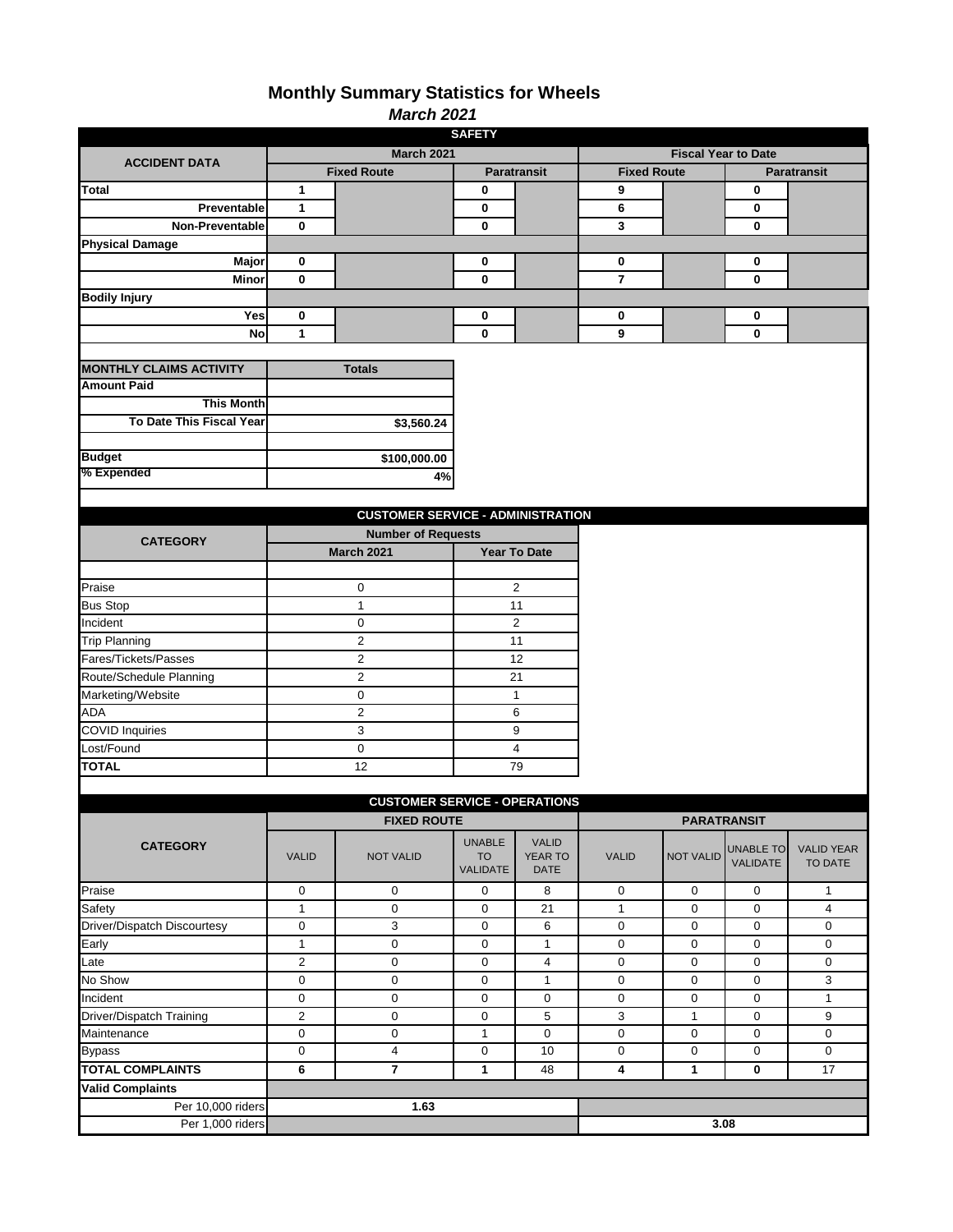# **LAVTA COMMITTEE ITEMS - May 2021 - September 2021**

## **Finance & Administration Committee**

| May                                              | Action             | Info |
|--------------------------------------------------|--------------------|------|
| Minutes                                          | X                  |      |
| <b>Treasurers Report</b>                         | X                  |      |
| Prelim Budget                                    | X                  |      |
| FTA Triennial Review (last in '18)               | $\mathsf{X}$       |      |
| June                                             | Action             | Info |
| Minutes                                          | X                  |      |
| <b>Treasurers Report</b>                         | X                  |      |
| LAIF                                             | X                  |      |
| Legal Contract                                   | X                  |      |
| July                                             | Action             | Info |
| Minutes                                          | X                  |      |
| <b>Treasurers Report</b>                         | X                  |      |
| *Typically July committee meetings are cancelled |                    |      |
| <b>August</b>                                    | Action             | Info |
| Minutes                                          | X                  |      |
| <b>Treasures Report</b>                          | $\pmb{\mathsf{X}}$ |      |
| September                                        | Action             | Info |
| <b>Minutes</b>                                   | $\pmb{\mathsf{X}}$ |      |
| <b>Treasurers Report</b>                         | $\pmb{\mathsf{X}}$ |      |